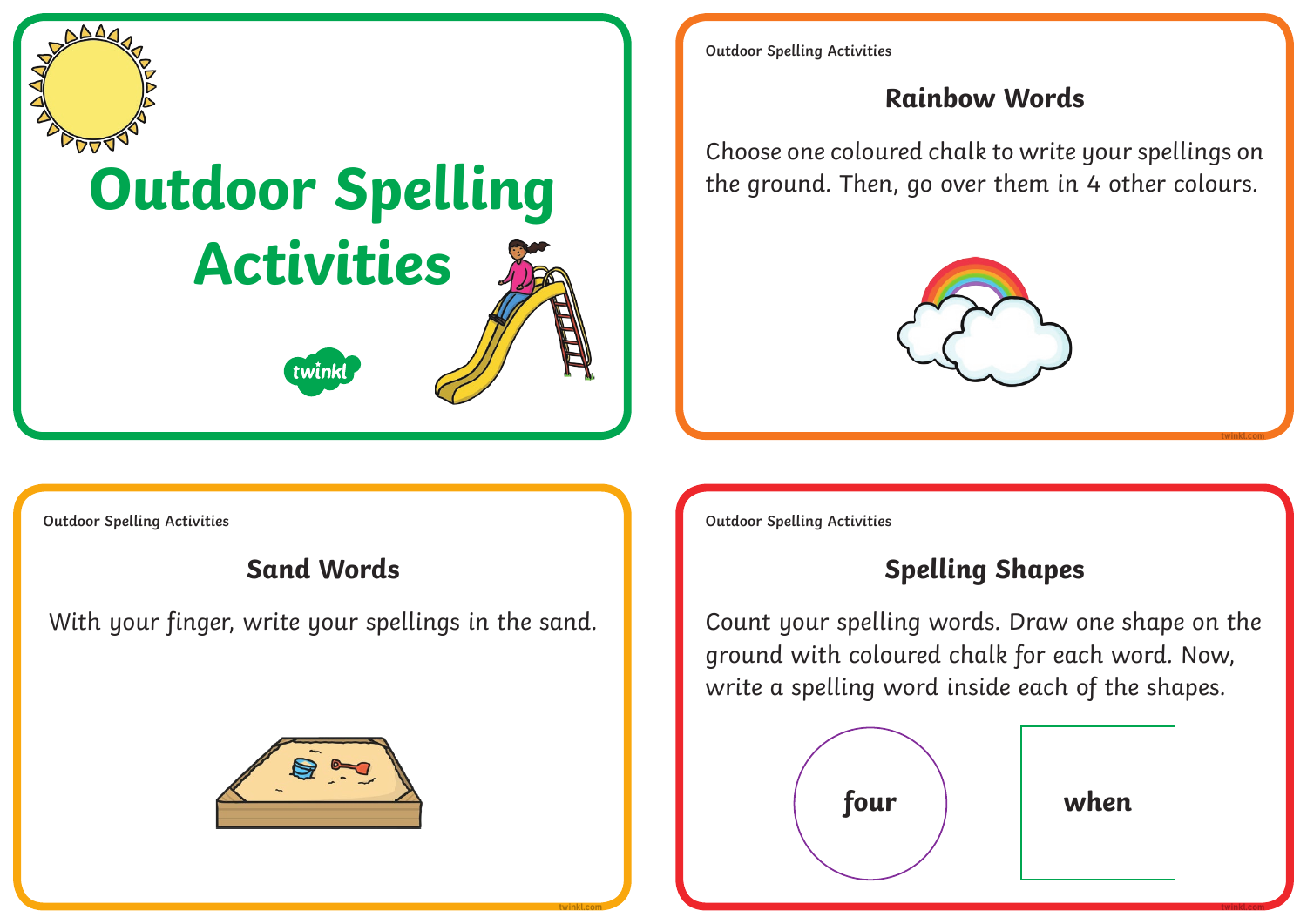With your finger, trace out a spelling in the water. Can your partner work out the word you spelt?



**Outdoor Spelling Activities Outdoor Spelling Activities**

# **Water Words Musical Spellings**

Using a musical instrument, say or sing your spellings. Join with a partner and see if you can make a song using as many of your spellings as you can.



Using stones with letters of the alphabet on, spell each of your spellings.



**Outdoor Spelling Activities Outdoor Spelling Activities**

# **Stones Air Write**

**twinkl.com**

Write your spelling words in the air with your finger. Ask someone to read your words as you write. You could also ask someone to air write while you read their words.



**twinkl.com twinkl.com**